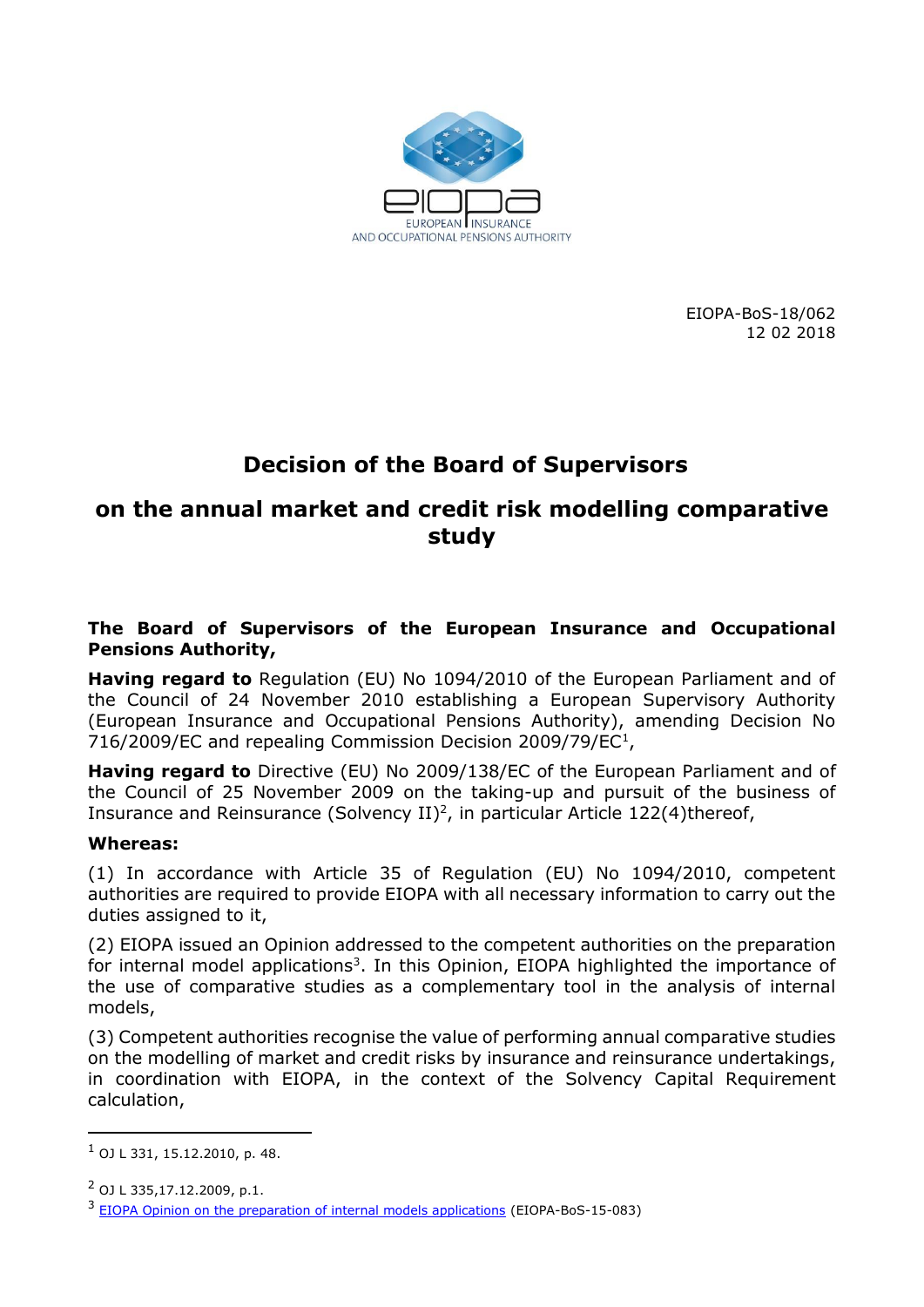(4) The comparative studies also help at fostering consistent supervisory assessments on market and credit risk in the context of the Supervisory Review Process,

(5) This Decision aims at ensuring the consistent and regular collection of information in order to allow the performance of such comparative studies,

#### **Has adopted this Decision:**

#### *Article 1 - Scope*

(1) Undertakings with a significant exposure to assets denominated in Euro and an approved internal model covering market and credit risk shall take part in the study. The competent authorities, following consultation with EIOPA, may have discretion to determine whether an undertaking's Euro denominated assets represent a significant exposure. Where several undertakings use a group internal model, only the group undertaking shall take part in the study. In case the group does not take part, then individual undertakings could take part.

(2) The competent authorities, following consultation with EIOPA, may have discretion to determine the scope of the study by extending or limiting the scope of the default data request.

# *Article 2 - Features of the study*

(1) In order to compare market and credit risk model outputs for a set of realistic asset portfolios, the comprehensive set of realistic asset portfolios shall reflect typical asset risk profiles of European insurance undertakings. The set shall be rich enough to construct specific asset portfolios, e.g. by country.

(2) The study shall explore the causes for the presumed variability of outcomes by analysing additional information such as individual risk charges, e.g. individual asset classes such as fixed income, equity, etc.

(3) The data request and modelling approach analysis shall provide valuable supporting tools to the competent authorities for the Supervisory Review Process (SRP) on internal models, *inter alia* for monitoring the development of models and their calibration over time and for assessing model changes.

# *Article 3 - Process*

(1) The competent authorities shall inform undertakings which shall take part in the study. An undertaking which participates in the study shall provide the information described in the data request by the indicated deadline to the competent authority concerned.

(2)The competent authorities shall transmit the data received from undertakings to EIOPA. EIOPA shall make the data available for the EIOPA Project Group, which is responsible for the analysis. The storage and access to this data shall be subject to EIOPA's professional secrecy and confidentiality rules.

(3) The findings and conclusions shall be discussed and adopted by the Board of Supervisors by the end of the year. Individual feedback shall be provided to the participating undertakings by the competent authorities together with potential recommendations or follow-up actions.